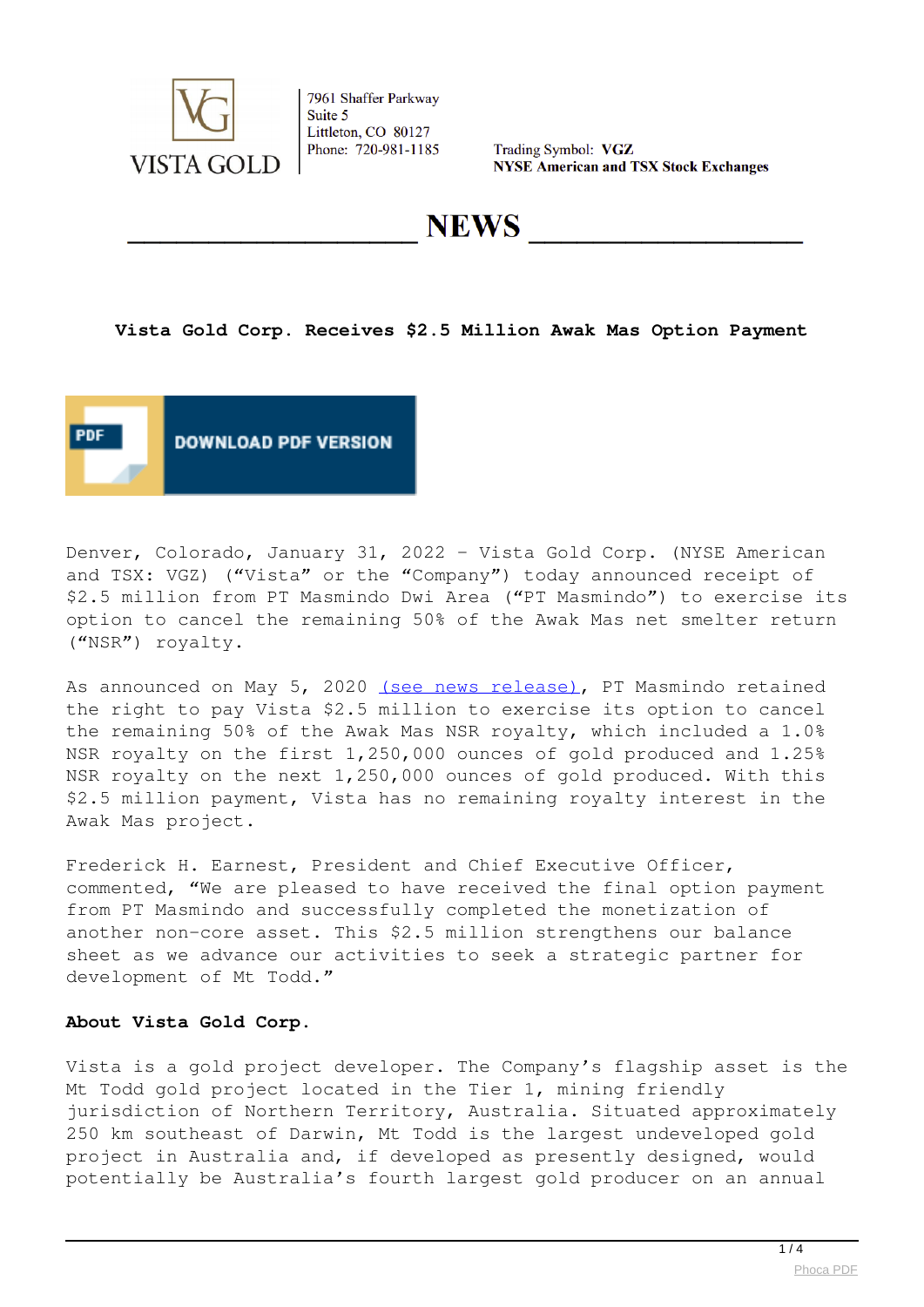

7961 Shaffer Parkway Suite 5 Littleton, CO 80127 Phone: 720-981-1185

Trading Symbol: VGZ **NYSE American and TSX Stock Exchanges** 

## **NEWS**

## **Vista Gold Corp. Receives \$2.5 Million Awak Mas Option Payment**

basis, with lowest tertile in-country and global all-in sustaining costs. All major operating and environmental permits have now been approved.

For further information, please contact Pamela Solly, Vice President of Investor Relations, at (720) 981-1185.

#### **Forward Looking Statements**

This press release contains forward-looking statements within the meaning of the U.S. Securities Act of 1933, as amended, and U.S. Securities Exchange Act of 1934, as amended, and forward-looking information

within the meaning of Canadian securities laws. All statements, other than statements of historical facts,

included in this press release that address activities, events or developments that we expect or

anticipate will or may occur in the future, including our belief that the receipt of the \$2.5 million

strengthens our balance sheet as we advance our activities to seek a strategic partner for the development [Phoca PDF](http://www.phoca.cz/phocapdf)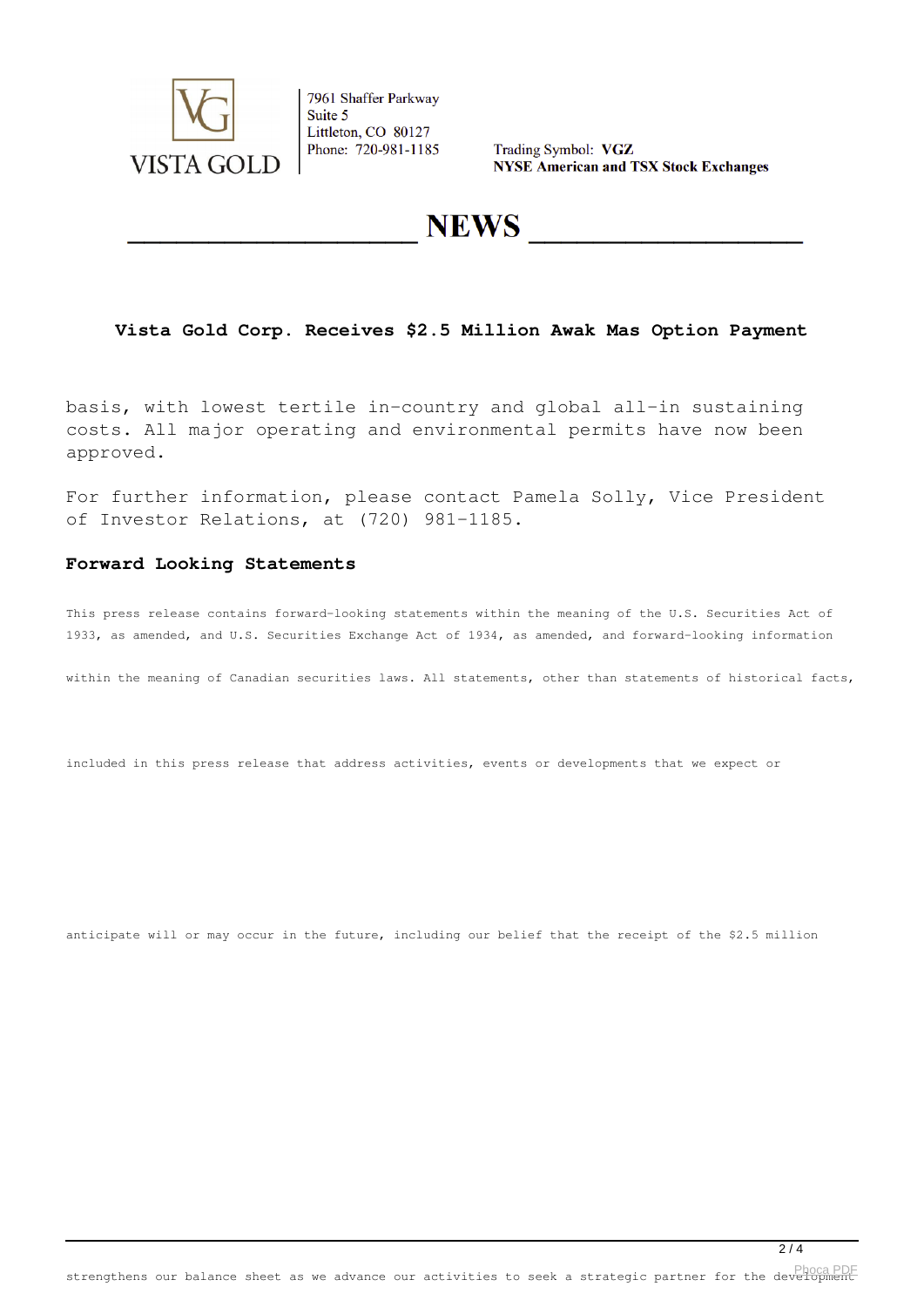

7961 Shaffer Parkway Suite 5 Littleton, CO 80127 Phone: 720-981-1185

Trading Symbol: VGZ **NYSE American and TSX Stock Exchanges** 

# **NEWS**

## **Vista Gold Corp. Receives \$2.5 Million Awak Mas Option Payment**

of our Mt Todd gold project, are forward-looking statements and forward-looking information. The material factors and assumptions used to develop the forward-looking statements and forward-looking information contained in this press release include the following: there are no changes to laws or regulations impacting mine development or mining activities, our assumptions with respect to the current economic conditions, the price of gold and current market conditions. When used in this press release, the words "expect," "intend," "believe," "may," "will," "if," "anticipate," and similar expressions are intended to identify forward-looking statements and forward-looking information. These statements involve known and unknown risks, uncertainties and other factors which may cause the actual results, performance or achievements of the Company to be materially different from any future results, performance or achievements expressed or implied by such statements. Such factors include, among others, risks relating to political and economic instability; changes to laws or regulations impacting mine development or mining activities, uncertainty regarding current economic conditions, the price of gold and current market conditions; as well as those factors discussed under the headings "Note Regarding Forward-Looking Statements" and "Risk Factors" in the Company's latest Annual Report on Form 10-K as filed on February 26, 2021 and other documents filed with the U.S. Securities and Exchange Commission and Canadian securities regulatory authorities. Although we have attempted to identify important factors that could cause actual

results to differ materially from those described in forward-looking statements and forward-looking

information, there may be other factors that cause results not to be as anticipated, estimated or

intended. Except as required by law, we assume no obligation to publicly update any forward-looking

statements or forward-looking information; whether as a result of new information, future events or